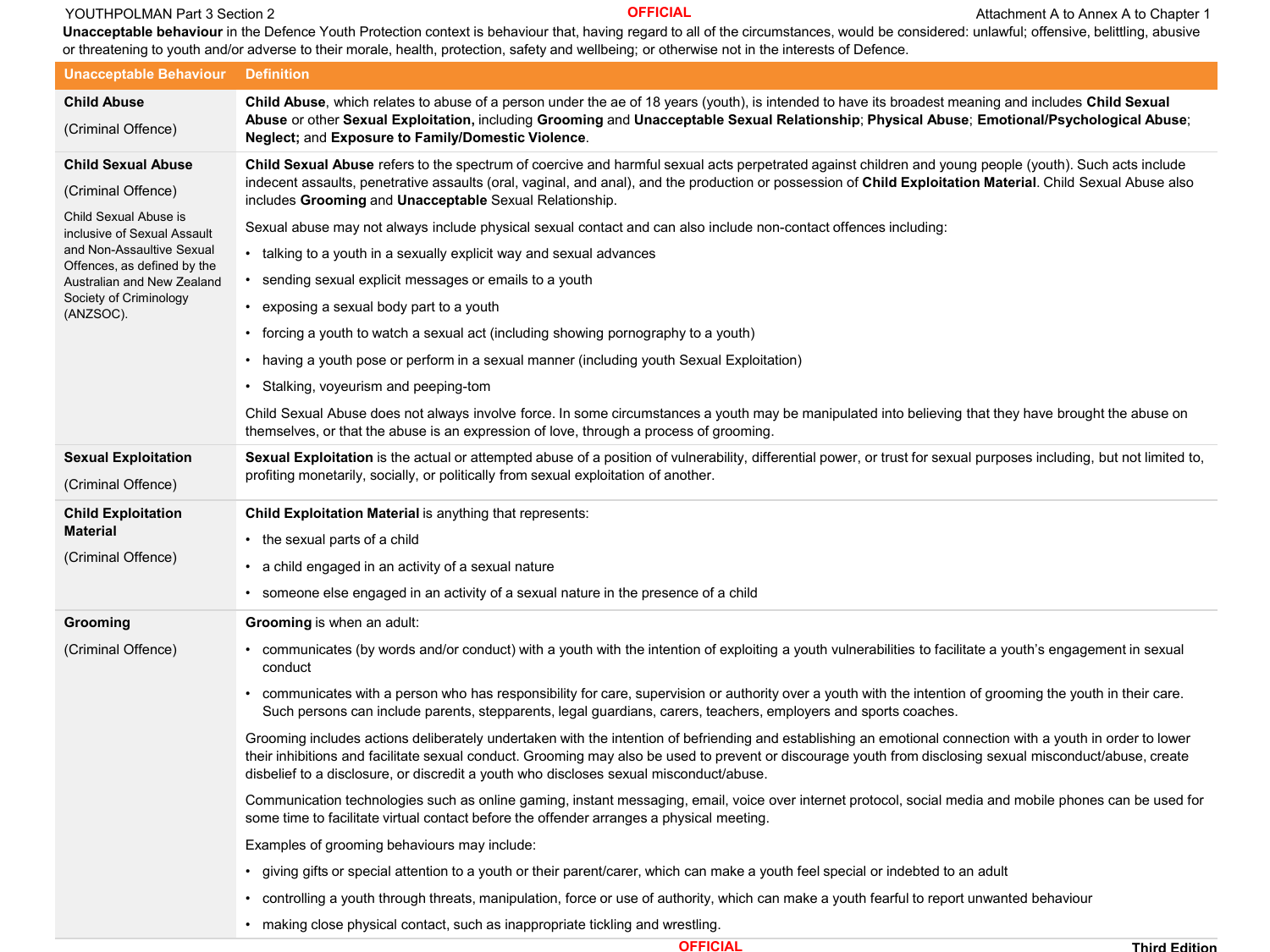| <b>Unacceptable Behaviour</b>                                           | <b>Definition</b>                                                                                                                                                                                                                                                                                                                                                                                        |
|-------------------------------------------------------------------------|----------------------------------------------------------------------------------------------------------------------------------------------------------------------------------------------------------------------------------------------------------------------------------------------------------------------------------------------------------------------------------------------------------|
| <b>Unacceptable Sexual</b><br><b>Relationship</b><br>(Criminal Offence) | Unacceptable Sexual Relationship is any sexual relationship between a youth, regardless of whether or not they are over the age of consent, and any<br>adult who has responsibility for the care, supervision, safety and/or well-being of the youth including, commanders, managers, supervisors, instructors,<br>health professionals, pastoral carers, counsellors and guardians of youth. Note that: |
|                                                                         | • a youth under the age of 16 can not consent to any sexual activity                                                                                                                                                                                                                                                                                                                                     |
|                                                                         | • a youth over the age of 16 but under the age of 18 can not consent to any sexual activity with any person who is in charge of their care, safety or<br>wellbeing                                                                                                                                                                                                                                       |
| <b>Physical Abuse</b>                                                   | Physical Abuse is any:                                                                                                                                                                                                                                                                                                                                                                                   |
| (Criminal Offence)                                                      | • infliction of physical violence on a youth by any person that causes significant injury/harm                                                                                                                                                                                                                                                                                                           |
|                                                                         | physical injury/harm to a youth that results or could result from the failure of a parent, carer or guardian to adequately protect a youth by exposing them to<br>extremely dangerous or life-threatening situations.                                                                                                                                                                                    |
|                                                                         | Physical Abuse includes beating, shaking, kicking, strangling, scalding, burning, poisoning, suffocating and assaulting with weapons.                                                                                                                                                                                                                                                                    |
| <b>Emotional/Psychological</b><br><b>Abuse</b><br>(Criminal Offence)    | Emotional/Psychological Abuse is when a youth is repeatedly rejected, isolated or frightened by threats and includes hostility, derogatory name-calling<br>and put-downs, and persistent coldness from a person, to the extent that the youth suffers, or is likely to suffer, emotional or psychological harm to their<br>physical or developmental health.                                             |
| <b>Neglect</b><br>(Severe - Criminal Offence)                           | Neglect is a failure to provide youth with an adequate standard of nutrition, medical care, clothing, shelter, hygiene or supervision. Neglect may place the<br>youth's immediate safety and development at serious risk, or may not immediately compromise the safety of the youth, but is likely to result in longer term<br>cumulative harm.                                                          |
|                                                                         | Neglect can be:                                                                                                                                                                                                                                                                                                                                                                                          |
|                                                                         | • Isolated, where the neglect is one-off, trivial in nature, temporary and/or accidental                                                                                                                                                                                                                                                                                                                 |
|                                                                         | • Persistent, where the neglect is more than trivial in nature, continual and/or prolonged                                                                                                                                                                                                                                                                                                               |
|                                                                         | • Severe, where the neglect is recurring and/or enduring to the extent that the youth's health, safety and/or development is, or is likely to be, significantly<br>affected.                                                                                                                                                                                                                             |
| <b>Exposure to</b><br><b>Family/Domestic</b><br><b>Violence</b>         | Family/Domestic Violence is abusive behaviour by a person towards a family member that may include:                                                                                                                                                                                                                                                                                                      |
|                                                                         | • physical violence or threats of violence                                                                                                                                                                                                                                                                                                                                                               |
| (Criminal Offence)                                                      | • verbal abuse, including verbal threats                                                                                                                                                                                                                                                                                                                                                                 |
|                                                                         | • emotional or psychological abuse                                                                                                                                                                                                                                                                                                                                                                       |
|                                                                         | • sexual abuse                                                                                                                                                                                                                                                                                                                                                                                           |
|                                                                         | • financial abuse                                                                                                                                                                                                                                                                                                                                                                                        |
|                                                                         | • social abuse                                                                                                                                                                                                                                                                                                                                                                                           |
|                                                                         | • spiritual abuse                                                                                                                                                                                                                                                                                                                                                                                        |
|                                                                         | Family/Domestic Violence can be technologically facilitated                                                                                                                                                                                                                                                                                                                                              |
|                                                                         | Exposure to Family/Domestic Violence is when a youth is a witness to, or otherwise exposed to the effects of, Family/Domestic Violence.                                                                                                                                                                                                                                                                  |
|                                                                         | Family/Domestic Violence towards a youth and Exposure to Family/Domestic Violence constitutes Child Abuse.                                                                                                                                                                                                                                                                                               |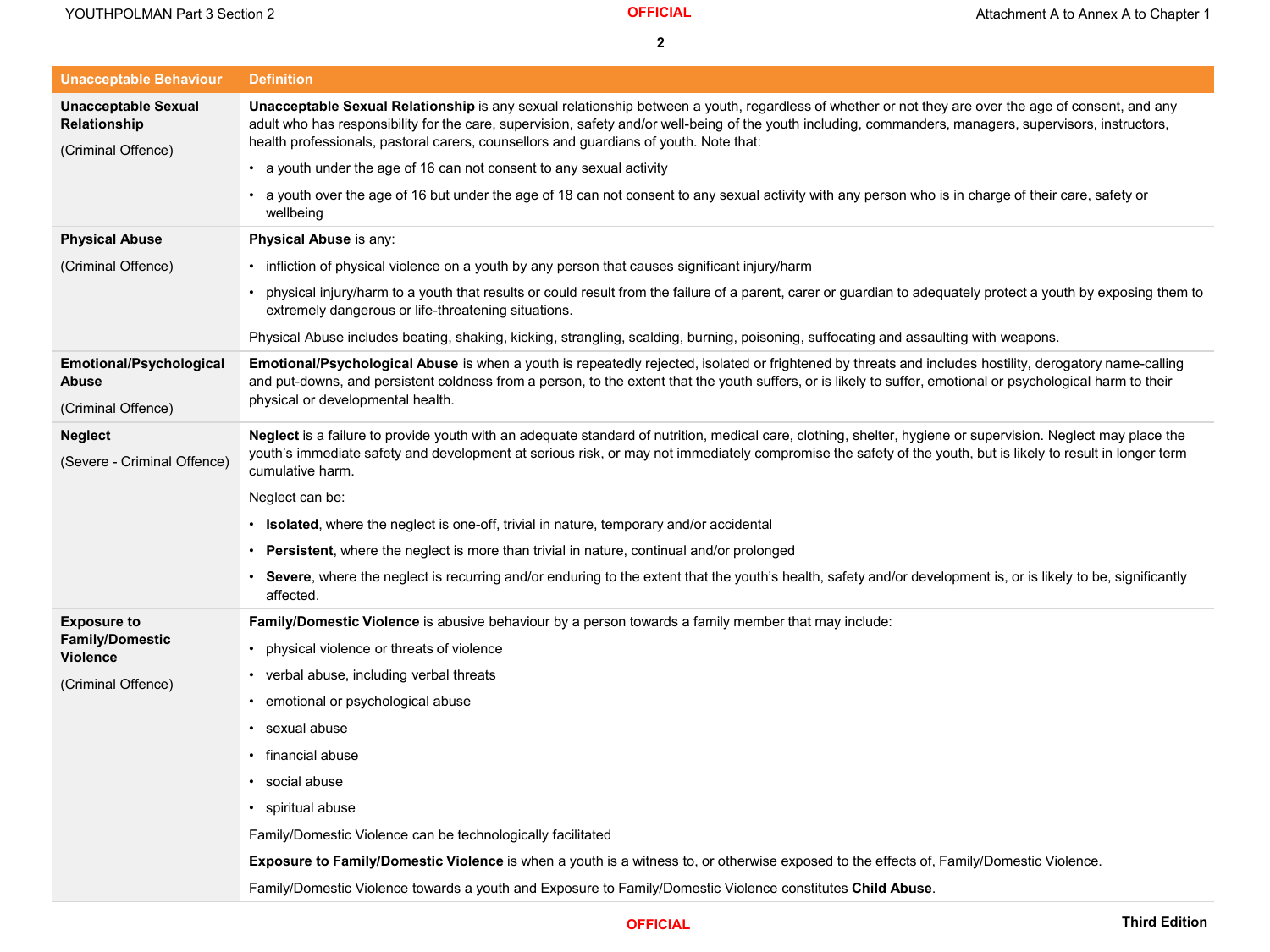**OFFICIAL**

| <b>Unacceptable Behaviour</b><br><b>Definition</b><br>Abuse of Power or Authority is the inappropriate or unethical use of power or authority attributed to rank and/or position to harass, bully or discriminate a<br><b>Abuse of Power or</b><br>subordinate. Abuse of Power or Authority can constitute a criminal offence.<br><b>Authority</b><br>(Criminal Offence)<br>Harassment is unwanted or unwelcome behaviour that a reasonable person, having regard to all the circumstances, would consider offensive, insulting,<br><b>Sexual Harassment</b><br>humiliating or intimidating.<br>(Persistent – Civil Offence)<br>Sexual Harassment is unwanted or unwelcomed sexual behaviour, which does not constitute sexual abuse, that a reasonable person, having regard to all<br>the circumstances, would consider offensive, insulting, humiliating or intimidating.<br><b>Sexual Harassment includes:</b><br>• leering/staring |  |
|-----------------------------------------------------------------------------------------------------------------------------------------------------------------------------------------------------------------------------------------------------------------------------------------------------------------------------------------------------------------------------------------------------------------------------------------------------------------------------------------------------------------------------------------------------------------------------------------------------------------------------------------------------------------------------------------------------------------------------------------------------------------------------------------------------------------------------------------------------------------------------------------------------------------------------------------|--|
|                                                                                                                                                                                                                                                                                                                                                                                                                                                                                                                                                                                                                                                                                                                                                                                                                                                                                                                                         |  |
|                                                                                                                                                                                                                                                                                                                                                                                                                                                                                                                                                                                                                                                                                                                                                                                                                                                                                                                                         |  |
|                                                                                                                                                                                                                                                                                                                                                                                                                                                                                                                                                                                                                                                                                                                                                                                                                                                                                                                                         |  |
|                                                                                                                                                                                                                                                                                                                                                                                                                                                                                                                                                                                                                                                                                                                                                                                                                                                                                                                                         |  |
|                                                                                                                                                                                                                                                                                                                                                                                                                                                                                                                                                                                                                                                                                                                                                                                                                                                                                                                                         |  |
|                                                                                                                                                                                                                                                                                                                                                                                                                                                                                                                                                                                                                                                                                                                                                                                                                                                                                                                                         |  |
|                                                                                                                                                                                                                                                                                                                                                                                                                                                                                                                                                                                                                                                                                                                                                                                                                                                                                                                                         |  |
| • insults of a sexual nature                                                                                                                                                                                                                                                                                                                                                                                                                                                                                                                                                                                                                                                                                                                                                                                                                                                                                                            |  |
| • sexually offensive comments, innuendo, jokes or gestures                                                                                                                                                                                                                                                                                                                                                                                                                                                                                                                                                                                                                                                                                                                                                                                                                                                                              |  |
| • sexual comments or questions about a person's sexual appeal or activities.                                                                                                                                                                                                                                                                                                                                                                                                                                                                                                                                                                                                                                                                                                                                                                                                                                                            |  |
| Sexual Harassment can be Isolated (one-off) or Persistent in nature.                                                                                                                                                                                                                                                                                                                                                                                                                                                                                                                                                                                                                                                                                                                                                                                                                                                                    |  |
| Sex/Gender Discrimination is when a person is treated less favourably than another person in the same or similar circumstances because of that person's<br>Sex/Gender<br>sex/gender, characteristics of that person's sex/gender, or assumed characteristics of that person's sex/gender.<br><b>Discrimination</b>                                                                                                                                                                                                                                                                                                                                                                                                                                                                                                                                                                                                                      |  |
| (Civil Offence)                                                                                                                                                                                                                                                                                                                                                                                                                                                                                                                                                                                                                                                                                                                                                                                                                                                                                                                         |  |
| An Inappropriate Sexual Remark is an isolated sexual remark that is minor in nature and/or not intended to be offensive, insult, humiliate or intimidate but<br><b>Inappropriate Sexual</b><br>is inappropriate in a youth environment. For example, a one-off inappropriate sexual joke or comment that lacked judgement.<br><b>Remark</b>                                                                                                                                                                                                                                                                                                                                                                                                                                                                                                                                                                                             |  |
| <b>Physical Harassment</b><br>Physical Harassment is unwanted or unwelcome physical contact/behaviour that a reasonable person, having regard to all the circumstances, would<br>consider offensive, insulting, humiliating or intimidating which may impact the physical health of the person.<br>(Persistent - Civil Offence)                                                                                                                                                                                                                                                                                                                                                                                                                                                                                                                                                                                                         |  |
| Physical Harassment includes slapping, pulling or hitting.                                                                                                                                                                                                                                                                                                                                                                                                                                                                                                                                                                                                                                                                                                                                                                                                                                                                              |  |
| Physical Harassment can be Isolated (one-off) or Persistent in nature, constituting physical Bullying.                                                                                                                                                                                                                                                                                                                                                                                                                                                                                                                                                                                                                                                                                                                                                                                                                                  |  |
| Bullying is a persistent, unreasonable pattern of behaviour directed towards a person or group of persons, which may create a risk to health and safety,<br><b>Bullying</b><br>including a risk to the emotional, mental or physical health of the person(s). Bullying is classified as persistent <b>Harassment</b> and can be <b>Physical</b> or<br>(Civil Offence)<br><b>Emotional.</b>                                                                                                                                                                                                                                                                                                                                                                                                                                                                                                                                              |  |
| Inappropriate Non-sexual Physical Contact is unintentional and/or isolated minor unwanted or unwelcome non-sexual physical contact that is not<br><b>Inappropriate Non-sexual</b><br>intended to be offensive, insult, humiliate or intimidate but is inappropriate in a youth environment. For example, one-off contact that lacked judgement.<br><b>Physical Contact</b>                                                                                                                                                                                                                                                                                                                                                                                                                                                                                                                                                              |  |
| <b>Emotional Harassment</b><br>Emotional Harassment is when a youth is subjected to unwanted or unwelcome behaviour that a reasonable person, having regard to all the<br>circumstances, would consider offensive, insulting, humiliating or intimidating and includes: acts of teasing, meanness or spite; derogatory comments, jokes<br>(Persistent - Civil Offence)<br>and gestures; mutual arguments and disagreements (where there is no power imbalance); and dis-liking someone or social rejection.<br>Emotional Harassment can be Isolated (one-off) or Persistent in nature, constituting emotional Bullying or Cyberbullying                                                                                                                                                                                                                                                                                                 |  |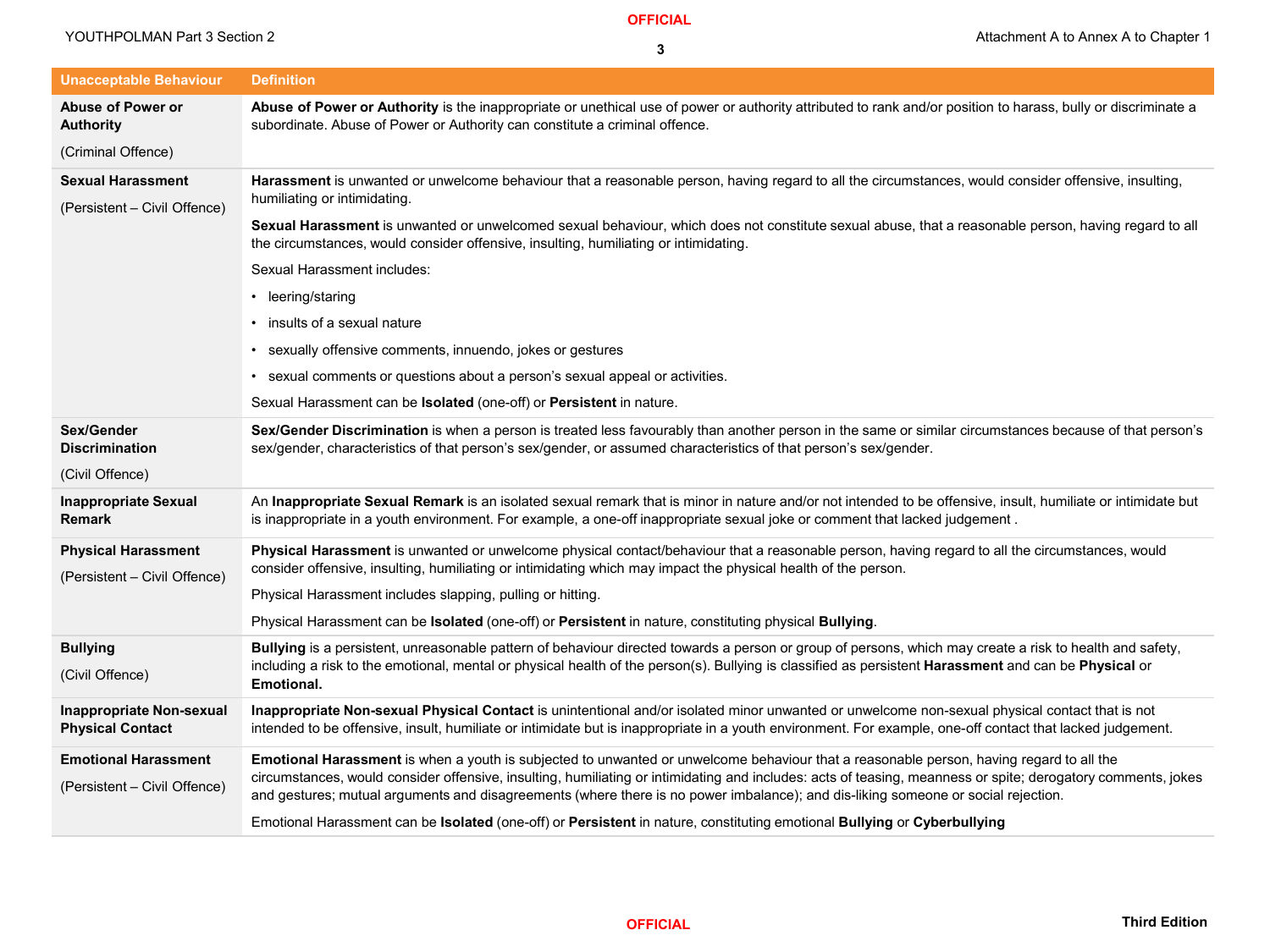| <b>Unacceptable Behaviour</b>                                       | <b>Definition</b>                                                                                                                                                                                                                                                                                                                                                                                                   |
|---------------------------------------------------------------------|---------------------------------------------------------------------------------------------------------------------------------------------------------------------------------------------------------------------------------------------------------------------------------------------------------------------------------------------------------------------------------------------------------------------|
| Cyberbullying<br>(Civil Offence)                                    | Cyberbullying is the use of information and communication technologies for deliberate hostile behaviour directed at a selected person with an intention to<br>harm, belittle, harass, insult or molest, and can include:                                                                                                                                                                                            |
|                                                                     | • sending offensive, abusive or insulting texts or emails to the person                                                                                                                                                                                                                                                                                                                                             |
|                                                                     | • posting offensive, abusive or insulting messages about the person                                                                                                                                                                                                                                                                                                                                                 |
|                                                                     | • assuming the identity of the person and representing them in a negative manner or manner that may                                                                                                                                                                                                                                                                                                                 |
|                                                                     | • damaging their reputation and relationship with others.                                                                                                                                                                                                                                                                                                                                                           |
| <b>Inappropriate Non-sexual</b><br><b>Remark</b>                    | An Inappropriate Non-sexual Remark is an isolated remark that is minor in nature and/or not intended to be offensive, insult, humiliate or intimidate but is<br>inappropriate in a youth environment. For example, a one-off inappropriate joke or comment that lacked judgement.                                                                                                                                   |
| <b>Other Discrimination</b><br>(Civil Offence)                      | Other Discrimination, which excludes Sex/Gender Discrimination, is when a person or group of people are treated less favourably than others because<br>of their:                                                                                                                                                                                                                                                    |
|                                                                     | • identity, race, culture or ethnic origin                                                                                                                                                                                                                                                                                                                                                                          |
|                                                                     | • religion                                                                                                                                                                                                                                                                                                                                                                                                          |
|                                                                     | • physical characteristics                                                                                                                                                                                                                                                                                                                                                                                          |
|                                                                     | • marital, parenting or economic status                                                                                                                                                                                                                                                                                                                                                                             |
|                                                                     | • age                                                                                                                                                                                                                                                                                                                                                                                                               |
|                                                                     | • ability or disability.                                                                                                                                                                                                                                                                                                                                                                                            |
|                                                                     | Discrimination interferes with the legal right of all people to be treated fairly and have the same opportunities as everyone else.                                                                                                                                                                                                                                                                                 |
|                                                                     | Discrimination may be <b>Isolated</b> (one-off) or <b>Persistent</b> in nature.                                                                                                                                                                                                                                                                                                                                     |
| <b>Prohibited Substance</b><br><b>Offence</b><br>(Criminal Offence) | A Prohibited Substance is a narcotic substance as defined in the Customs Act 1901, section 1, section 2, section 3 and section 5 on the prohibited<br>substance list, The World Anti-Doping Code Prohibited List and Benzodiazepines including temazepan (normison), diazepam (valium), flunitrazepan<br>(rohypnol) and oxepan (serapax) or any other substance determined to be a prohibited substance by the CDF. |
|                                                                     | Prohibited Substance Offence is possessing, dealing, or administering to others a prohibited substance, including instances of food or drink spiking,<br>trafficking or selling any prohibited substance, or knowingly associating with individuals who use or are otherwise involved with prohibited substances.                                                                                                   |
| <b>Prohibited Substance Use</b><br>(Criminal Offence)               | Prohibited Substance Use is when a person administers to himself or herself, or causes or permits to be administered, a prohibited substance.                                                                                                                                                                                                                                                                       |
| <b>Alcohol Offence</b><br>(Criminal Offence)                        | An Alcohol Offence is the unlawful supply of alcohol to youth and/or consumption of alcohol by youth in a licensed premises or public location where the<br>civil police have been involved, or supply of alcohol to youth while in the care of Defence.                                                                                                                                                            |
| <b>Alcohol Indiscretion</b>                                         | An Alcohol Indiscretion is where a youth has consumed alcohol but the civil police have not been involved, or an adult has consumed alcohol or is under<br>the influence of alcohol during a Defence Youth Program activity.                                                                                                                                                                                        |